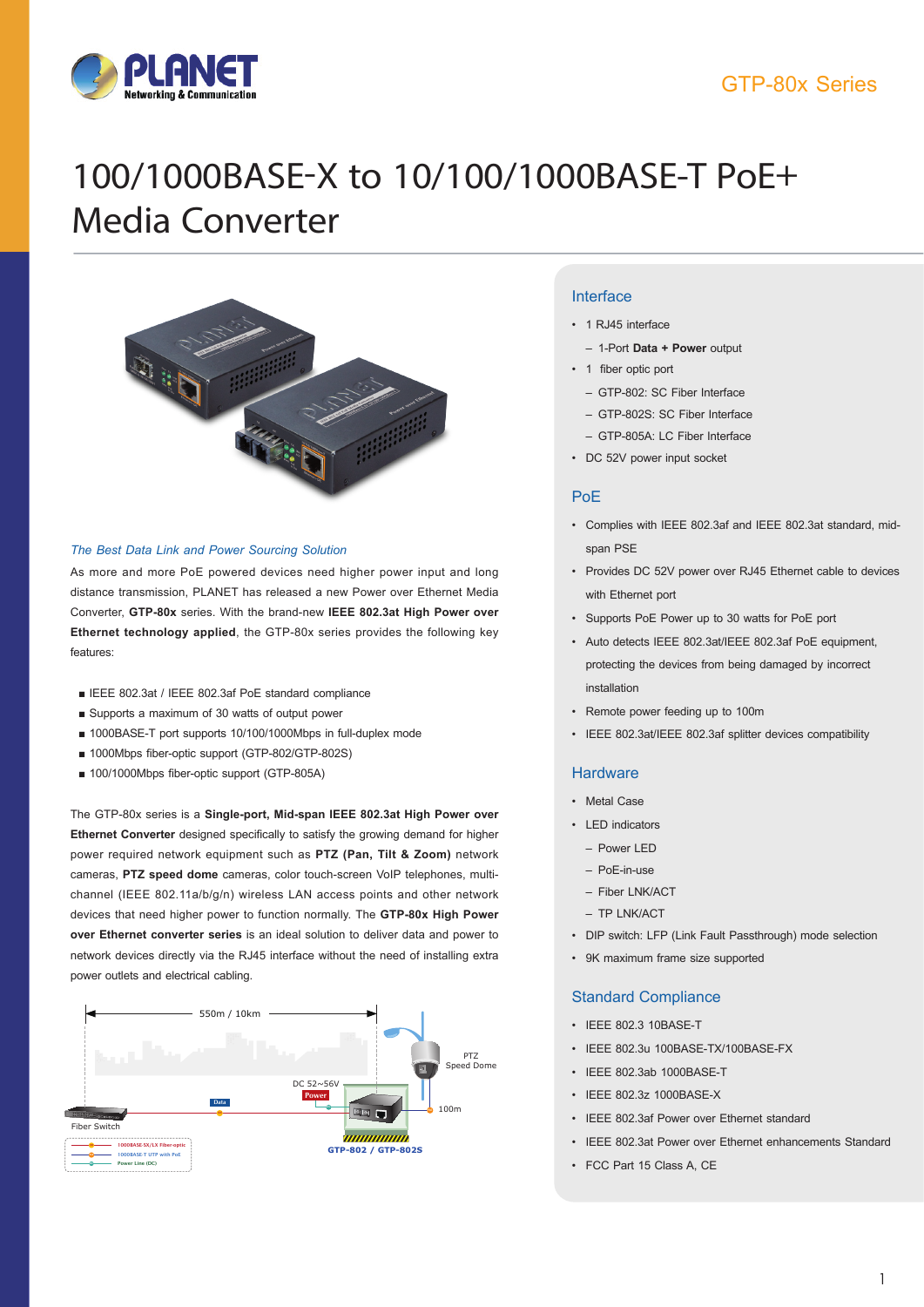

#### *Fiber-optic Link Capability Extends the Range of Network Deployment*

The maximum distance between the PoE PSE and PD is 100 meters. To extend the network device deployment range, the GTP-80x is integrated with Fiber interface. The GTP-80x PoE+ Media Converter is used to convert optical Ethernet signal to electrical Ethernet signal that allows two different segments to connect easily, efficiently and inexpensively. It can convert 10/100/1000BASE-T signal to 1000BASE-X and provides different diverse fiber connecting types to meet different network applications.

The GTP-80x series and its fiber connecting type includes:

- GTP-802: SC Fiber Interface supports multi-mode with distance up to 220m and 550m
- GTP-802S: SC Fiber Interface supports single-mode with distance up to 10km
- GTP-805A: LC Fiber Interface supports multi/single mode SFP module with distance up to 120km (may vary on SFP module)

With the long fiber distance support, it still sustains the transmission performance as high as 1000Mbps. It works in the high performance Store and Forward mechanism, and can prevent packet loss with IEEE 802.3x flow control (full-duplex) and the LP (Link Fault Passthrough function) (LLCF/LLR) with the DIP switch design. Furthermore, it can immediately alarm the administrators over the issue from the link media and provide an efficient solution to monitor the network power usage.

#### *Quick and Easy High Power PoE Network Deployment*

The GTP-80x series provides 52V DC power over Ethernet cables -- just insert DC voltage into Cat.5/5e/6 cable, allowing the cable between the PoE splitters (POE-161S/POE-162S/IPOE-162S) to transfer data and power simultaneously for up to 100 meters. Then it will spilt the digital data and the power into two kinds of selectable DC outputs (5V DC/12V DC) or (12V DC/24V DC). Thus, it reduces cables and the dedicated electrical outlets on the wall, ceiling or any unreachable place. Most of all, it also eliminates the time for installation. The high Power over Ethernet solution frees the security IP camera and wireless AP deployment from restrictions of power outlet locations.

## Applications

#### *Flexible and User-friendly PoE Deployment*

For the places difficult to find the power outlet, the GTP-80x series provides the easiest way to power your Ethernet devices such as PLANET IEEE 802.3at PoE+ splitter (POE-161S/POE-162S/IPOE-162S) and non PoE compliant Internet camera or wireless PoE access point. For instance, users can flexibly install the security IP camera, wireless access point and other IEEE 802.3at compliant network equipment around the corner in the public areas such as station or freeway for surveillance demands, or build a wireless roaming environment on the campus or at the airport.

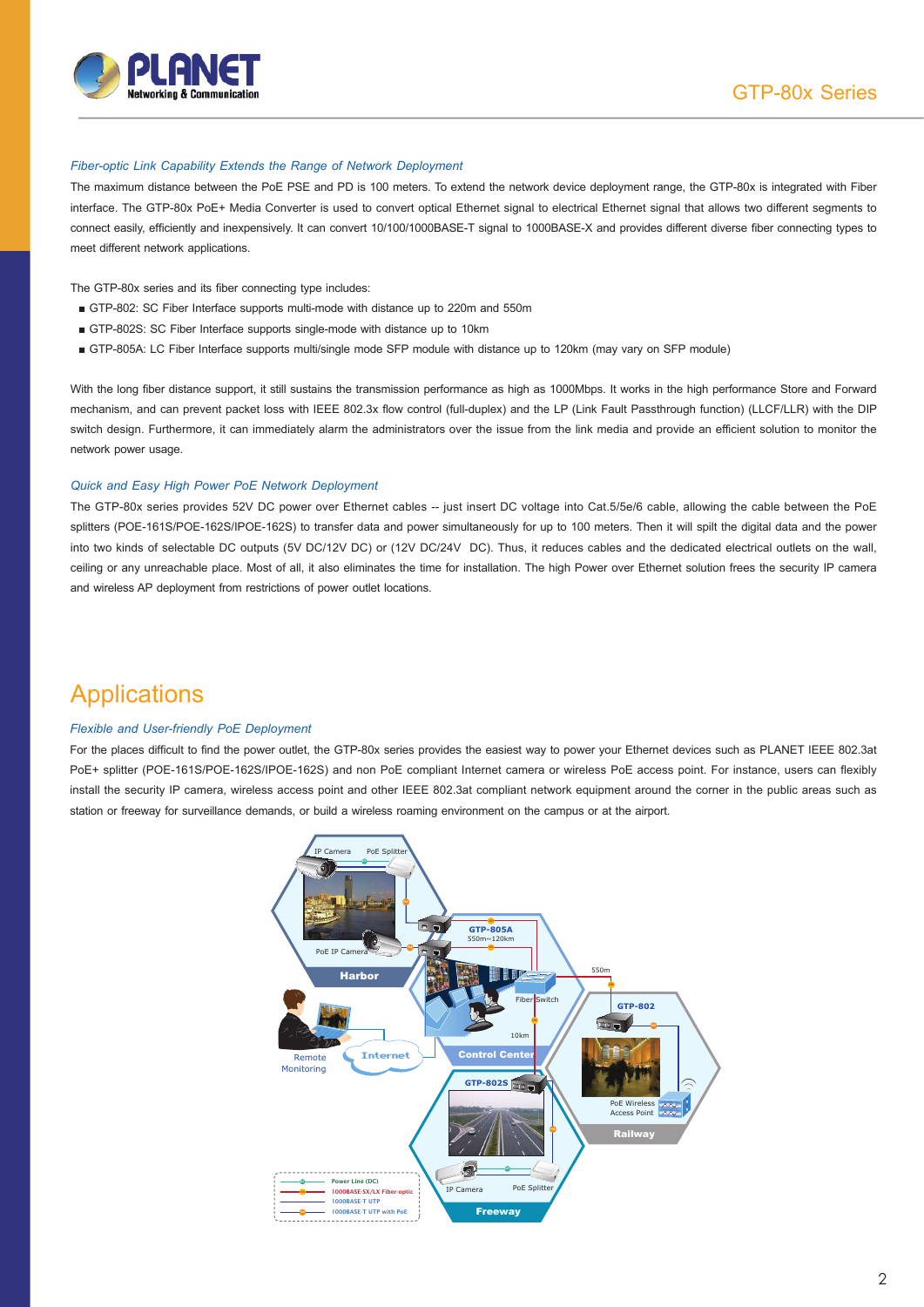

## **Specifications**

| Model                              | <b>GTP-802</b>                                                                                     | GTP-802S             | <b>GTP-805A</b>        |  |
|------------------------------------|----------------------------------------------------------------------------------------------------|----------------------|------------------------|--|
| Interface                          |                                                                                                    |                      |                        |  |
| Version                            | $\overline{2}$                                                                                     |                      |                        |  |
|                                    | 10/100/1000BASE-T Ethernet TP interface                                                            |                      |                        |  |
| Copper Port                        | Auto-negotiation, auto MDI/MDI-X with PoE injector function                                        |                      |                        |  |
| <b>SFP Port</b>                    | 1000BASE-X SFP interfaces<br>100/1000BASE-X SFP interfaces                                         |                      |                        |  |
| <b>Fiber Mode</b>                  | Multi-mode:                                                                                        | Single-mode:         | May vary on SFP Module |  |
|                                    | 50/125 µm or 62.5/125 µm optic fiber                                                               | 9/125 µm optic fiber |                        |  |
| Fiber Port Type (connector)        | SC                                                                                                 | SC                   | <b>SFP</b>             |  |
| <b>Cable Distance</b>              | 220m & 550m                                                                                        | 10km                 |                        |  |
| <b>Optical Frequency</b>           | 850nm                                                                                              | 1310nm               |                        |  |
| Launch Power (dBm)                 | Max. -4                                                                                            | Max. -3              | May vary on SFP Module |  |
|                                    | Min. - 9.5                                                                                         | Min. - 9.5           |                        |  |
| <b>Receive Sensitivity</b>         | $-13.5$                                                                                            | $-14.4$              |                        |  |
| Maximum Input Power                | $-18$                                                                                              | $-20$                |                        |  |
| <b>Power Over Ethernet</b>         |                                                                                                    |                      |                        |  |
| PoE Output                         | IEEE 802.3af Power over Ethernetstandard<br>IEEE 802.3at Power over Ethernet enhancements standard |                      |                        |  |
|                                    |                                                                                                    |                      |                        |  |
| Power Output                       | PoE 52V DC, max. 30 watts                                                                          |                      |                        |  |
| PoE Power Supply Type              | Mid-span                                                                                           |                      |                        |  |
| Power Pin Assignment               | $1/2 (+), 3/6 (-)$                                                                                 |                      |                        |  |
| PoE Power Budget                   | 30 watts                                                                                           |                      |                        |  |
| <b>Hardware Specifications</b>     |                                                                                                    |                      |                        |  |
| <b>Switch Architecture</b>         | Store-and-Forward                                                                                  |                      |                        |  |
| <b>Flow Control</b>                | Back pressure for half duplex mode<br>IEEE 802.3x pause frame for full duplex mode                 |                      |                        |  |
| <b>Maximum Frame Size</b>          | 9Κ                                                                                                 |                      |                        |  |
|                                    | System: PWR                                                                                        |                      |                        |  |
|                                    | Fiber 100/1000BASE-X: LNK/ACT (GTP-805A)                                                           |                      |                        |  |
| <b>LED</b>                         | Fiber 1000BASE-X: LNK/ACT (GTP-802/GTP-802S)                                                       |                      |                        |  |
|                                    | TP 10/100/1000BASE-T: LNK/ACT                                                                      |                      |                        |  |
|                                    | PoE: Power-in-use                                                                                  |                      |                        |  |
| Dimensions (W x D x H)             | 70 x 94 x 26 mm                                                                                    |                      |                        |  |
| Weight                             | 0.21kg                                                                                             |                      |                        |  |
| <b>Power Supply</b>                | 52V DC, 0.58A external AC-to-DC adapter                                                            |                      |                        |  |
| LFP mode                           | Enable: Shut down either TP port or fiber port that is broken                                      |                      |                        |  |
|                                    | Disable: Link LED indicators still on if connection of the other end is broken                     |                      |                        |  |
| <b>Standards Conformance</b>       |                                                                                                    |                      |                        |  |
| <b>Regulatory Compliance</b>       | FCC Part 15 Class A, CE                                                                            |                      |                        |  |
| Protocols and Standards Compliance | IEEE 802.3 Ethernet                                                                                |                      |                        |  |
|                                    | IEEE 802.3u 100BASE-TX/100BASE-FX<br>IEEE 802.3ab Gigabit Ethernet                                 |                      |                        |  |
|                                    | IEEE 802.3z Gigabit Ethernet over Fiber Optic                                                      |                      |                        |  |
|                                    | IEEE 802.3x Flow Control                                                                           |                      |                        |  |
|                                    | IEEE 802.3af Power over Ethernet.                                                                  |                      |                        |  |
|                                    | IEEE 802.3at Power over Ethernet enhancements standard                                             |                      |                        |  |
| Cables                             | TP: Cat 5/5e/6 UTP cable                                                                           |                      |                        |  |
|                                    | Fiber: Multi-mode: 50/125 µm or 62.5/125 µm optic fiber                                            |                      |                        |  |
|                                    | Single-mode: 9/125 µm optic fiber                                                                  |                      |                        |  |
| <b>Environment</b>                 |                                                                                                    |                      |                        |  |
| Temperature                        | 0~50 degrees C                                                                                     |                      |                        |  |
| Humidity                           | 5~90% (non-condensing)                                                                             |                      |                        |  |